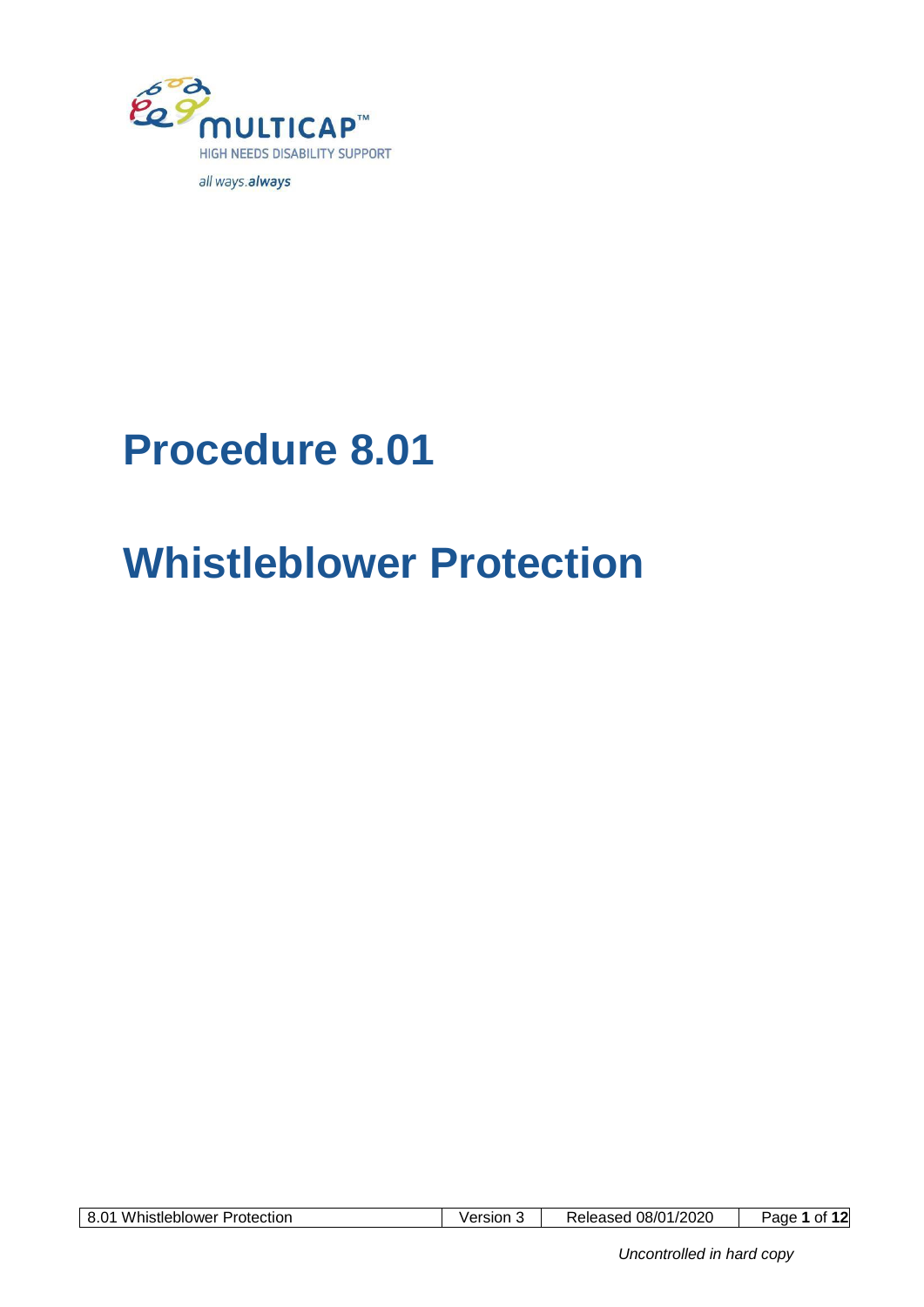

## **Contents**

| 1.  |     |                                                                                           |                |
|-----|-----|-------------------------------------------------------------------------------------------|----------------|
| 2.  |     |                                                                                           |                |
| 3.  |     |                                                                                           |                |
|     | 3.1 | Whistleblower                                                                             | $\overline{4}$ |
|     | 3.2 | Reportable conduct                                                                        | 4              |
|     | 3.3 | <b>Eligible Recipient</b>                                                                 | 6              |
|     | 3.4 | <b>Emergency and Public Interest Disclosures</b>                                          | 6              |
| 4.  |     |                                                                                           |                |
| 5.  |     |                                                                                           |                |
|     | 5.1 | Initial assessment of disclosures                                                         | $\overline{7}$ |
|     | 5.2 | Investigation of disclosure                                                               | $\overline{7}$ |
|     | 5.3 | Ongoing support for whistleblowers                                                        | 8              |
|     | 5.4 | Keeping whistleblowers informed                                                           | 8              |
|     | 5.5 | Ensuring fair treatment of individuals mentioned in a Disclosure                          | 9              |
| 6.  |     |                                                                                           |                |
| 7.  |     |                                                                                           |                |
| 8.  |     | Concerns about breaches of confidentiality and victimising behaviour ----------------- 11 |                |
| 9.  |     |                                                                                           |                |
| 10. |     |                                                                                           |                |
| 11. |     |                                                                                           |                |
| 12. |     |                                                                                           |                |

| ନ୍ଦ<br>Whistleblower<br>Protection<br>v.v | Version | 08/01/2020<br>Released | - 2<br>Page<br>- 01 |
|-------------------------------------------|---------|------------------------|---------------------|
|-------------------------------------------|---------|------------------------|---------------------|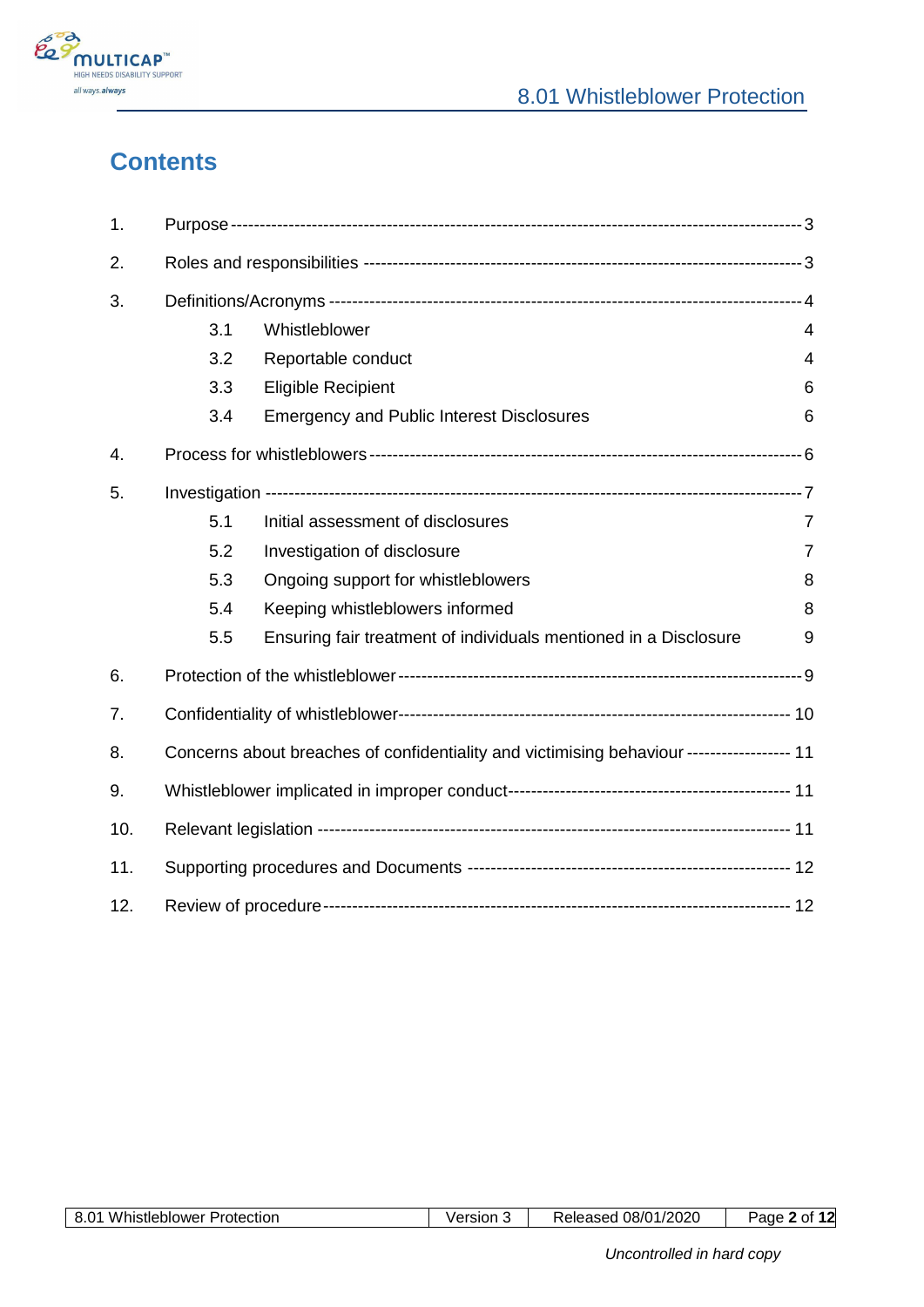

## <span id="page-2-0"></span>**1. Purpose**

Multicap encourages individuals to come forward where they may have concerns that Multicap is not acting lawfully, ethically or in a socially responsible manner.

This procedure documents the process and protections for individuals (known as whistleblowers) who report misconduct, dishonest or illegal activity including abuse, neglect, violence or exploitation.

A copy of this procedure is available:

- on our website at www.multicap.org.au
- on our intranet (Multinet)
- <span id="page-2-1"></span>• For training during staff induction

## **2. Roles and responsibilities**

| Role                                 | <b>Responsibility</b>                                                                                                                                                                                                                                                                |
|--------------------------------------|--------------------------------------------------------------------------------------------------------------------------------------------------------------------------------------------------------------------------------------------------------------------------------------|
| <b>Directors</b>                     | Be informed of any material concerns raised that call into question the<br>$\bullet$<br>culture of the organisation.                                                                                                                                                                 |
| (Chief<br>CEO.<br>Executive Officer) | Ensure policy and procedure enacted appropriately<br>$\bullet$                                                                                                                                                                                                                       |
| Executive                            | Ensure procedures correctly followed                                                                                                                                                                                                                                                 |
| Leadership Team                      | Take immediate action following any whistleblower disclosure<br>۰                                                                                                                                                                                                                    |
| Senior Leadership                    | Review and analyse any whistleblower disclosures.<br>$\bullet$                                                                                                                                                                                                                       |
| Team                                 | Establish practices that ensure the organisation is acting lawfully and<br>$\bullet$<br>ethically.                                                                                                                                                                                   |
|                                      | Communicate, consult and provide instruction, training and supervision<br>$\bullet$<br>to workers regarding risks and control measures put in place                                                                                                                                  |
| Service Manager or<br>on call        | Establish practices which protect people's right and ensure reasonable<br>$\bullet$<br>and foreseeable situations which could give rise to increased risk of<br>abuse, neglect and or exploitation are identified in their area of<br>responsibility and risk controls put in place. |
| <b>Risk &amp; Quality</b><br>Manager | • Coordinate whistleblower support as required                                                                                                                                                                                                                                       |
| Employee<br><b>Experience Team</b>   | Take immediate action in response to all allegations of abuse or<br>$\bullet$<br>suspected abuse.                                                                                                                                                                                    |
|                                      | Provide procedures, tools and templates to support systematic<br>$\bullet$<br>identification, reporting and minimization of abuse, neglect and<br>exploitation and abuse risk management including supporting managers<br>with reporting requirements                                |
| All workers                          | Undertake risk assessments in line with Risk Management policy and<br>۰                                                                                                                                                                                                              |

| 8.01 Whistleblower Protection |  |
|-------------------------------|--|
|-------------------------------|--|

8.01 Whistleblower Protection Version 3 Released 08/01/2020 Page **3** of **12**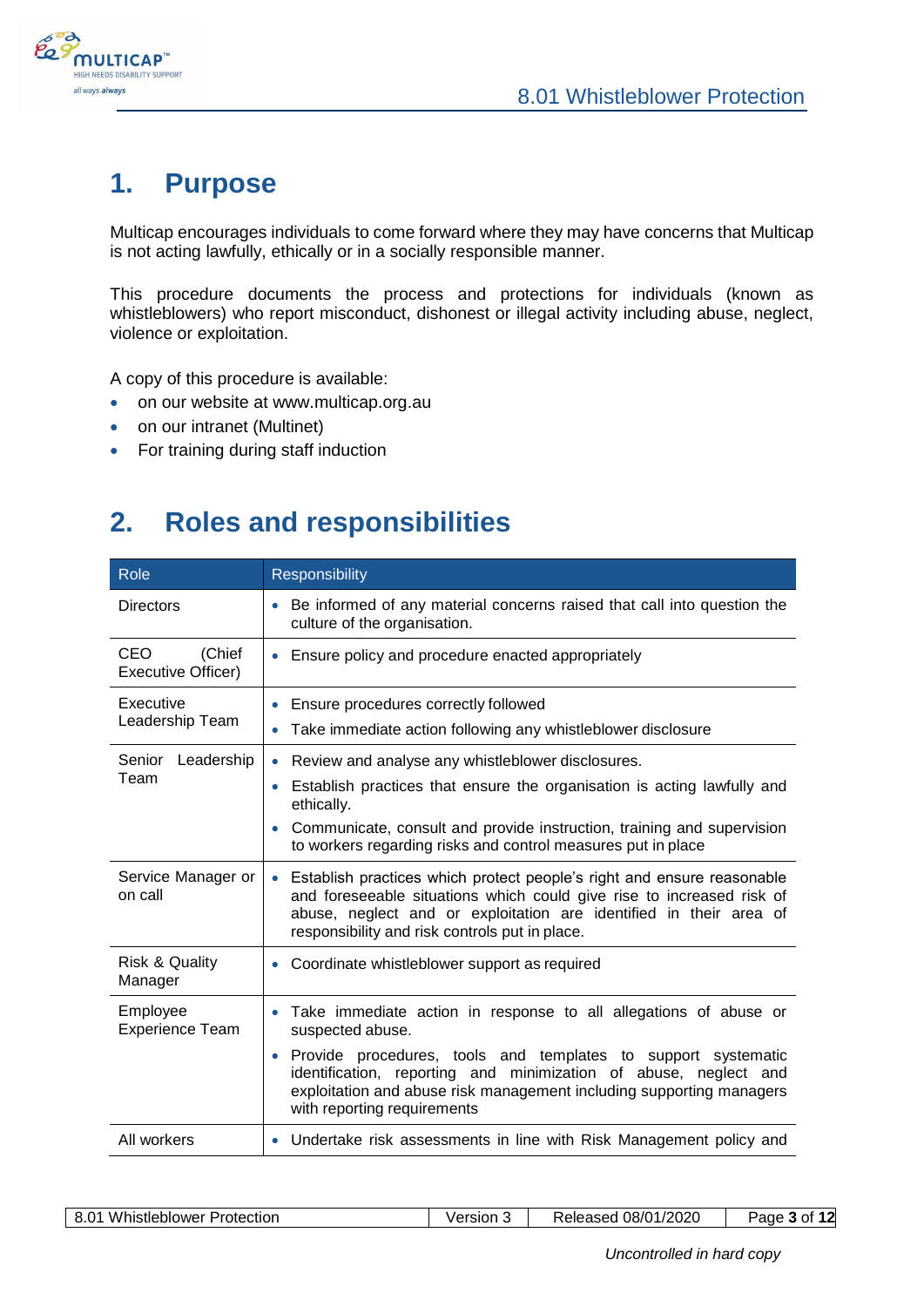| Role | Responsibility                                                             |
|------|----------------------------------------------------------------------------|
|      | implement control measures accordingly.                                    |
|      | Implement control measures in accordance with this procedure               |
|      | Report instances or suspected instances of abuse, neglect or exploitation. |

# <span id="page-3-0"></span>**3. Definitions/Acronyms**

#### <span id="page-3-1"></span>**3.1 Whistleblower**

For the purposes of this procedure, a "whistleblower" may be anyone who is, or has been, any of the following in relation to Multicap:

- <span id="page-3-3"></span>(a) an officer, employee or volunteer;
- <span id="page-3-4"></span>(b) a supplier of goods or services (whether paid or unpaid), including their employees;
- (c) an associate;
- (d) a relative of an individual referred to in items [\(a\)](#page-3-3) or [\(b\)](#page-3-4) above; or
- (e) a dependent of an individual referred to in items [\(a\)](#page-3-3) or [\(b\)](#page-3-4) above, or of such an individual's spouse.

#### <span id="page-3-2"></span>**3.2 Reportable conduct**

A whistleblower is protected for disclosures made to "eligible recipients" (as described in section [3.3\)](#page-5-0) where the whistleblower had reasonable grounds to suspect the information indicates a contravention of the Corporations Act or other laws, or where disclosures of information concerns "reportable conduct", being misconduct or an improper state of affairs or circumstances in relation to Multicap. This means a disclosure does not only have to be about illegal activity. To be protected, a whistleblower needs to satisfy the objective test that they had "reasonable grounds to suspect" wrongdoing, (and will still be protected even if their disclosure turns out to be incorrect).

For example, reportable conduct may involve:

- fraud, money laundering or misappropriation of funds;
- dishonest or unethical behaviour and practices;
- suspected violence, abuse, neglect or exploitation by members of staff, other customers or other members of the community;
- offering or accepting a bribe;
- financial irregularities;

| Whistleblower<br>-8.01<br>Protection | √ersıon | 08/01/2020<br>≺eleased | Ωt<br>age<br>$\mathbf{u}$ |
|--------------------------------------|---------|------------------------|---------------------------|
|--------------------------------------|---------|------------------------|---------------------------|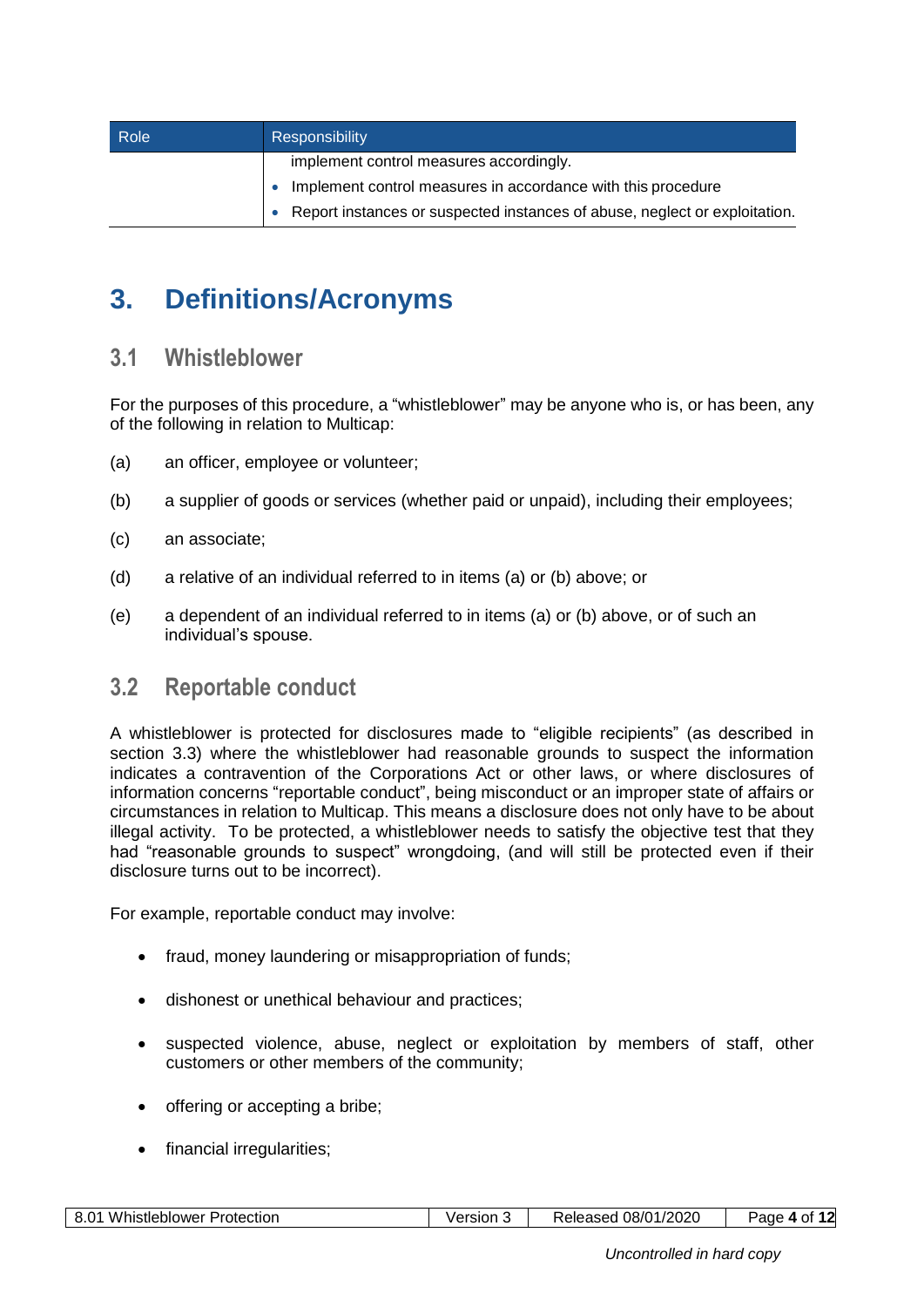- failure to comply with, or breach of, legal or regulatory requirements; or
- engaging in or threatening to engage in detrimental conduct against a person who has made a disclosure or is believed or suspected to have made or be planning to make a disclosure under this procedure, regardless of whether they are an eligible whistleblower.

Refer to Procedure *8.02 Preventing & Responding to Violence, Abuse, Neglect and Exploitation* for further information on identifying signs of violence, abuse, neglect or exploitation

Matters which are not about reportable conduct, such as purely personal work-related grievances, are not protected under this procedure or the Corporations Act and should be raised in accordance with Procedure *3.02 Complaints Management & Resolution* and/or Procedure *5.20 Staff Grievance & Complaints* instead. However, such matters may be protected under other legislation including the *Fair Work Act 2009* (Cth). A personal workrelated grievance refers to a matter which concerns a Multicap employee's employment (or former employment) which may have implications for them personally, but does not have significant implications for Multicap or its business and does not involve allegations of misconduct or an improper state of affairs or circumstances. Personal work-related grievances may involve:

- an interpersonal conflict with another employee;
- a decision by Multicap that does not involve a breach of workplace laws;
- a decision about the employee's engagement, transfer or promotion;
- a decision about the terms and conditions of the employee's employment;
- a decision to suspend or terminate the employee's employment; or
- disciplinary decisions.

However, in certain circumstances concerns about a personal work-related grievance should still be raised in accordance with this procedure, such as if:

- the personal work-related grievance includes information about reportable conduct, or concerns about reportable conduct includes or is accompanied by a personal workrelated grievance;
- the employee knows or has reasonable grounds to suspect that the personal workrelated grievance concerns a breach of employment or other laws punishable by imprisonment for a period of 12 months or more, represents a danger to the public or otherwise suggests misconduct beyond your personal circumstances;
- the employee is suffering from or has been threatened with detriment for raising their concerns in accordance with this procedure, or for seeking legal advice or legal representation about the operation of the whistleblower protections under the Corporations Act.

| 08/01/2020<br><b>Whistleblower Protection</b><br>8.01<br>Released<br><b>Persion</b> 5<br>0t<br>aue |  |
|----------------------------------------------------------------------------------------------------|--|
|----------------------------------------------------------------------------------------------------|--|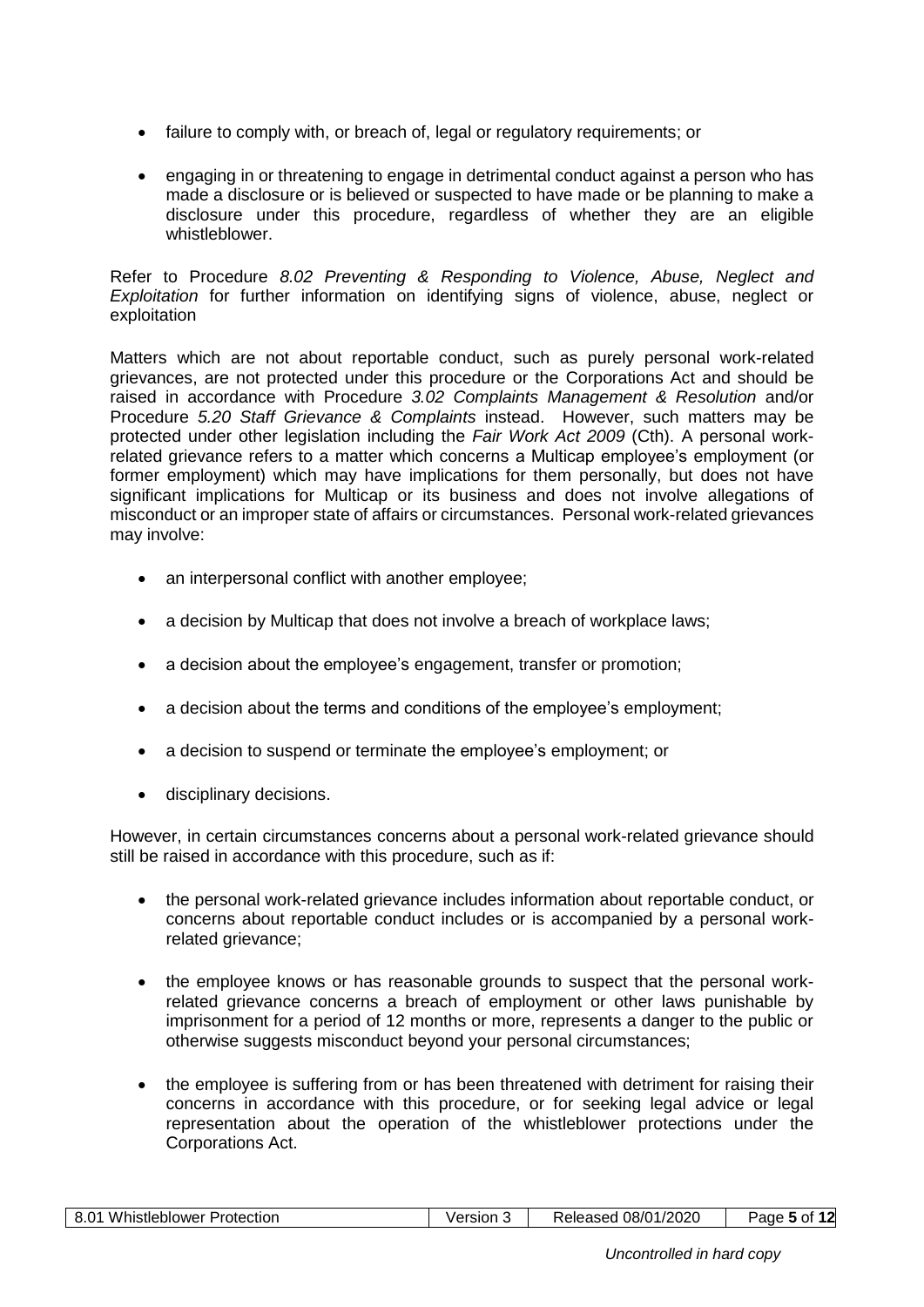### **3.3 Eligible Recipient**

<span id="page-5-0"></span>.

A whistleblower can disclose their concerns to certain "eligible recipients", whose role it is to receive disclosures which qualify for protection. Eligible recipients include Multicap Directors, Multicap executive managers, Multicap's external financial auditor, ASIC and/or anyone else authorised by Multicap to receive disclosures. Disclosures made to anyone other than an eligible recipient will not be protected by law.

An executive manager is a person other than a director or the company secretary who makes or participates in decisions that substantially affect the business of the organisation. At Multicap this includes the CEO, and members of the Executive Leadership Team.

A whistleblower can also raise their concerns about reportable conduct with a legal practitioner for the purposes of obtaining legal advice or legal representation in relation to the operation of the whistleblower protections available under the Corporations Act. Such disclosures will also be protected under the Corporations Act, even if the legal practitioner concludes that their concerns do not relate to an eligible disclosure.

#### <span id="page-5-1"></span>**3.4 Emergency and Public Interest Disclosures**

"Emergency disclosures" is where whistleblowers can make protected disclosures to a member of parliament or the media. A whistleblower can make an "emergency disclosure" to one of those recipients where they believe there is a substantial and imminent danger to the health and safety of one or more persons at Multicap or to the natural environment.

A whistleblower can make a "public interest disclosure" where 90 days have passed after making a disclosure and the whistleblower still reasonably believes that:

- action has not been taken; and
- further disclosure is in the public interest.

The whistleblower must give written notice to Multicap before making a public Interest disclosure as defined above.

<span id="page-5-2"></span>The whistleblower should also consider obtaining independent legal advice before making an emergency or public interest disclosure.

## **4. Process for whistleblowers**

Anyone who becomes aware of any known or suspected incidences of misconduct or dishonest or illegal activity, including violence, abuse, neglect or exploitation are encouraged to raise their concerns with Multicap. Multicap's procedure *3.02 Complaints Management & Resolution* outlines the different ways to raise a complaint.

| <b>Whistleblower F</b><br>$8.0^{\circ}$<br>Protection | Version | 08/01/2020<br>Released | ∩r<br>aae 6' |
|-------------------------------------------------------|---------|------------------------|--------------|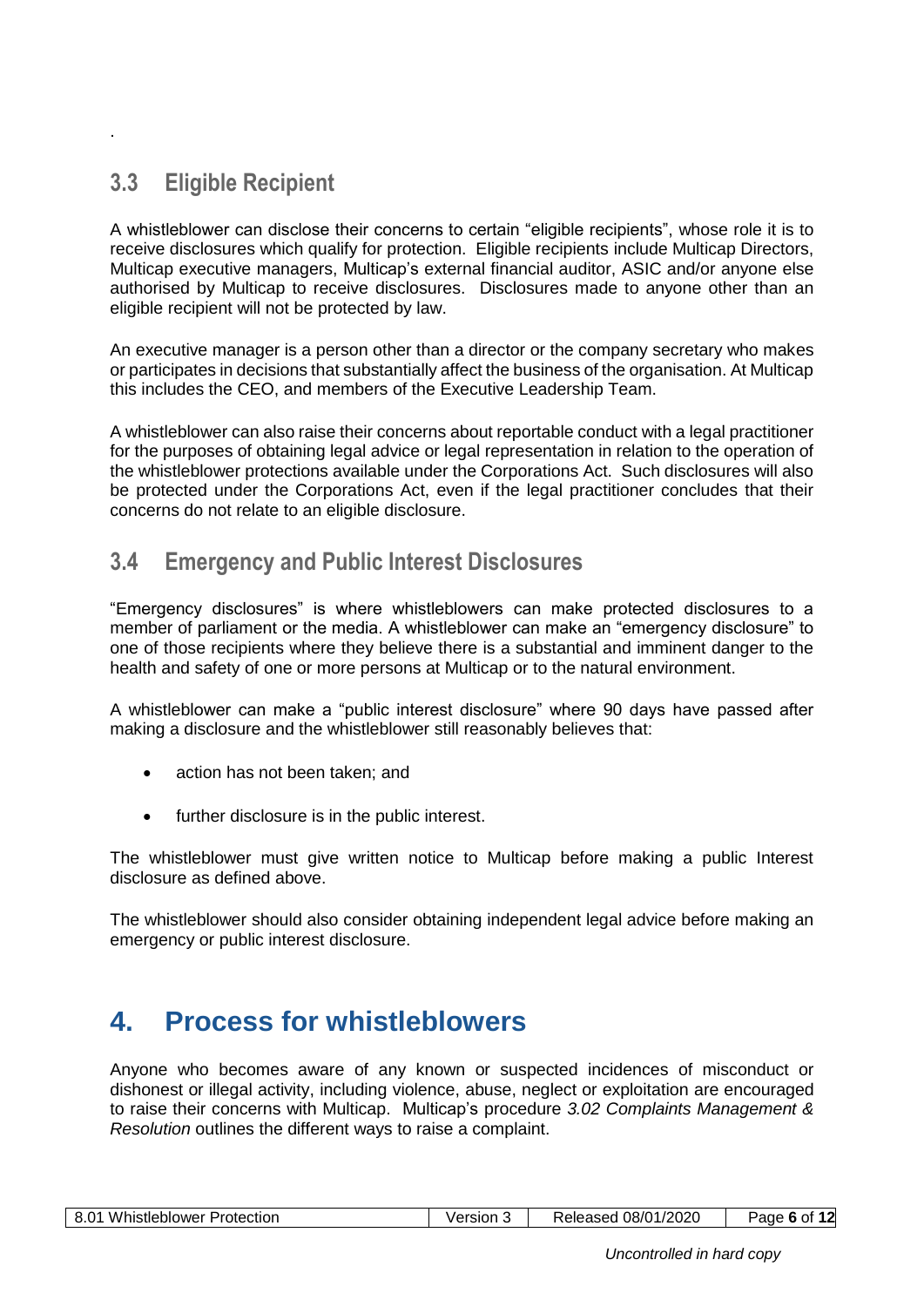Where a person wishes instead to make a protected disclosure in accordance with this procedure they should raise their concern directly with one of the people listed as an eligible recipient under section 3.3. They can also email [feedback@multicap.org.au\]](mailto:feedback@multicap.org.au)

If a whistleblower does not feel comfortable including details of their identity, they can make an anonymous disclosure. An anonymous disclosure is still eligible for protection under law. If the whistleblower decides to remain anonymous over the course of and after the investigation, no investigations will be carried out to try and identify them.

It is acknowledged that it may be difficult to investigate the disclosure properly if it is made anonymously and is not possible to contact the whistleblower. If the whistleblower feels comfortable doing so, they should make an anonymous disclosure using an anonymised email address to enable the investigating personnel ask the whistleblower follow up questions or provide them with updates about the status of the investigation.

# <span id="page-6-0"></span>**5. Investigation**

#### <span id="page-6-1"></span>**5.1 Initial assessment of disclosures**

Disclosures will initially be referred to the Risk & Quality Manager, who will carry out an initial assessment of:

- the mixture of issues raised by the disclosure, including whether it is a protected disclosure under this procedure and the Corporations Act;
- the actual risks of detrimental conduct faced by all individuals involved in the disclosure (and, where appropriate, take action under sections [5.3](#page-7-0) and [5.5\)](#page-8-0); and
- the appropriate steps for both responding to the disclosure and the whistleblower's welfare.

If the disclosure is covered by this procedure and further investigation of the matters raised in the disclosure is warranted, the disclosure will be referred to a person who will conduct the investigation.

#### <span id="page-6-2"></span>**5.2 Investigation of disclosure**

The objective of an investigation of a disclosure is to determine whether there is enough information or evidence to substantiate or refute the matters reported in the disclosure.

Where an investigation needs to be undertaken, Multicap will ensure it is objective, fair and independent. Therefore, any person appointed to investigate a disclosure will be independent of the whistleblower and any individuals who are the subject of the disclosure, as well as any connected staff members.

The person appointed to complete the investigation will usually be a member of the Executive Leadership Team, who has received training on how to investigate disclosures. If, however:

it is considered that that additional specialist skills or expertise are necessary; and/or

| - 92<br>۰.<br>. <b>.</b><br>otection<br>$1 - 1 - 1$<br>--<br>w<br>alistier<br>emower | ersion | $\sim$ $\sim$<br>$ -$<br>$\sim$<br>ירוכי<br>08/0<br>--<br>$\cdots$<br>, המחיר<br>' 1720ZU<br>$\sim$ $\sim$ $\sim$ $\sim$ $\sim$<br>705GU<br>____ | Ω1<br>эое |
|--------------------------------------------------------------------------------------|--------|--------------------------------------------------------------------------------------------------------------------------------------------------|-----------|
|--------------------------------------------------------------------------------------|--------|--------------------------------------------------------------------------------------------------------------------------------------------------|-----------|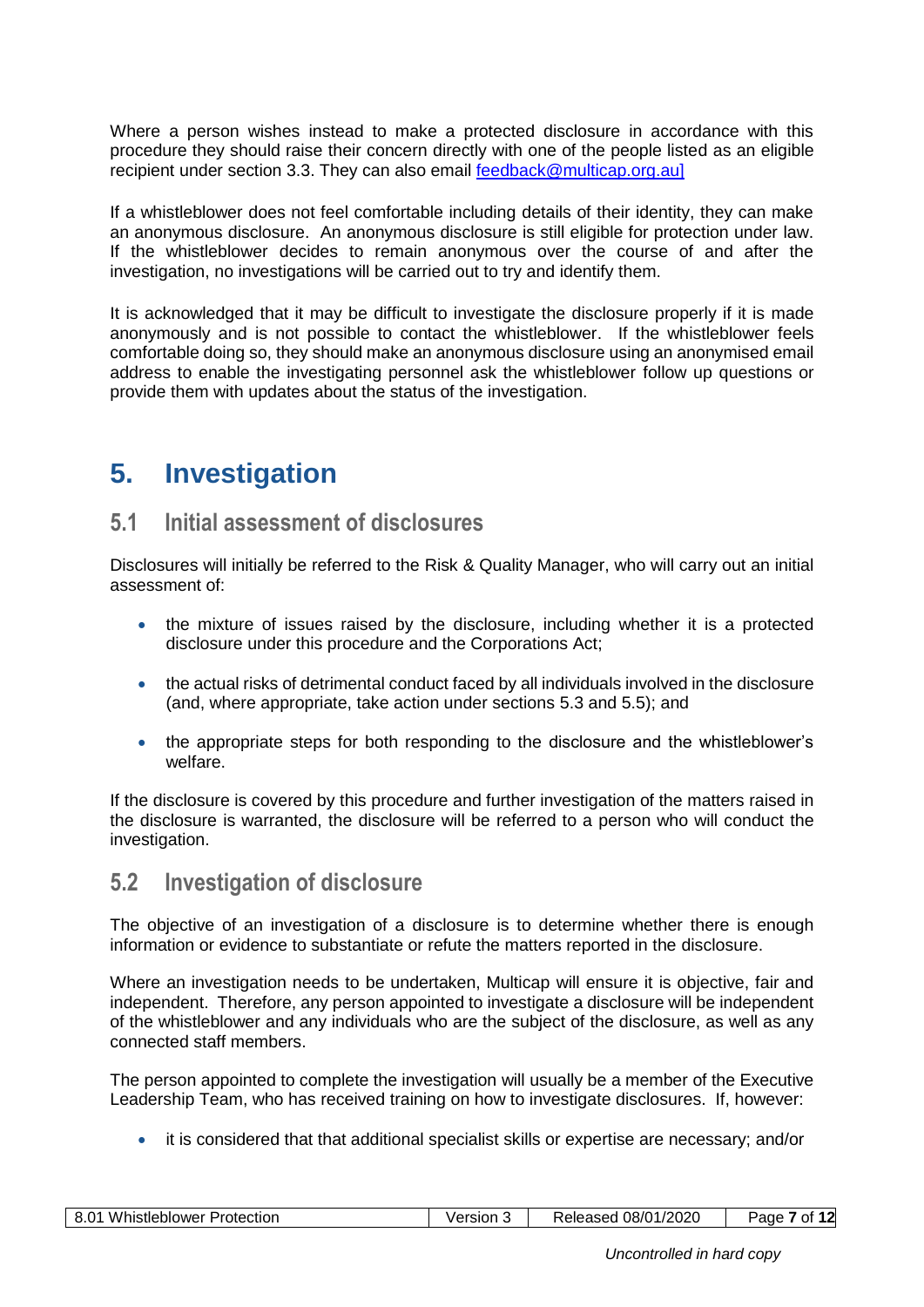• if the disclosure concerns any member of the Board or any senior managers of Multicap,

an external investigator may be appointed to conduct the investigation, either in conjunction with, or independently of, an internal appointee.

Any disclosures concerning allegations of suspected violence, abuse, neglect or exploitation by other members of staff, other customers, or other members of the community will be investigated by the Employee Experience team and dealt with in accordance with Procedure *8.03 Responding to Violence, Abuse, Neglect and Exploitation*.

At the end of an investigation, the person conducting the investigation will submit a deidentified report to the CEO. The report will summarise the conduct of the investigation and the information and evidence collected, draw conclusions about the extent of any reportable conduct and recommend an appropriate course of action to remedy any reportable conduct and ensure that it does not recur.

A summary of the investigation, and the agreed actions will be provided to the Multicap Risk, Quality and Systems Committee.

A copy of the report will also be provided to the Risk & Quality Manager, who, where it is appropriate to do so, will provide the whistleblower with a copy as well as maintain a deidentified record of all concerns raised and actions taken under this procedure.

#### <span id="page-7-0"></span>**5.3 Ongoing support for whistleblowers**

Unless the whistleblower has chosen to remain anonymous and cannot be contacted, after the Risk & Quality Manager has completed their initial assessment of the disclosure, they will discuss with the whistleblower what kind of support and protection they need. For instance, it might be appropriate for the whistleblower to have:

- a leave of absence during the investigation;
- alternative employment arrangements ;
- counselling or other professional services for the distress caused by the reportable conduct which led to the disclosure being made by the whistleblower; and
- assistance in developing strategies to help the whistleblower minimise and manage stress, time or performance impacts, or other challenges resulting from the disclosure or its investigation.

#### <span id="page-7-1"></span>**5.4 Keeping whistleblowers informed**

Unless the whistleblower has chosen to remain anonymous and cannot be contacted, Multicap will (through the Risk & Quality Manager):

- confirm receipt of the disclosure by the person conducting the investigation and establish a process, including expected timeframes, for reporting to the whistleblower the progress of the investigation;
- contact the whistleblower as soon as practicable after the disclosure has been referred

| <b>Whistleblower Protection</b> | Version | 08/01/2020 | Page 8 |
|---------------------------------|---------|------------|--------|
| 8.01                            |         | Released   | Ωt     |
|                                 |         |            |        |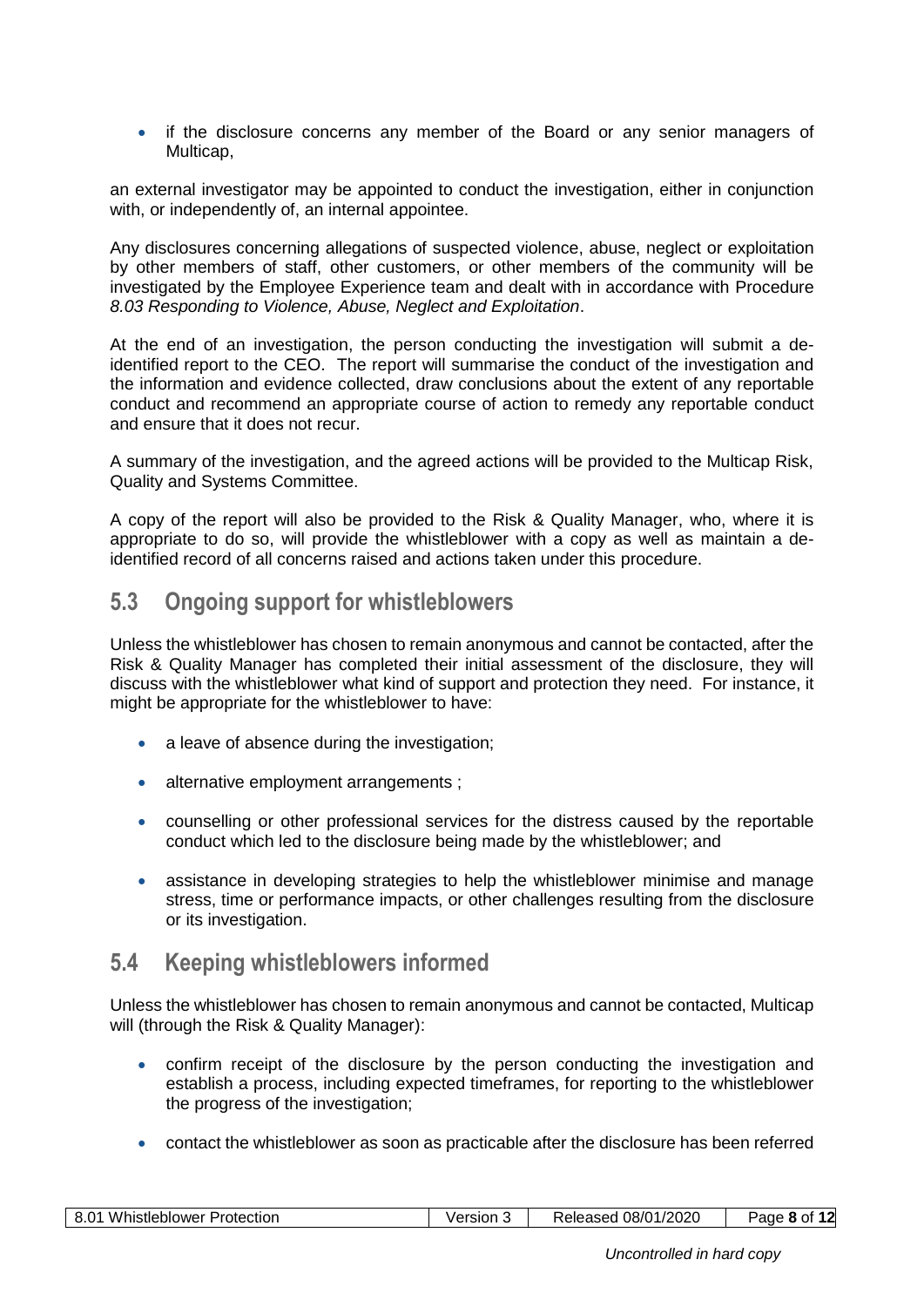to the person conducting the investigation to discuss their welfare and to discuss whether they require any additional support;

- inform the whistleblower at the earliest possible opportunity if the person conducting the investigation determines that there is insufficient information or evidence to warrant further investigation; and
- inform the whistleblower of the final outcome of the investigation.

#### <span id="page-8-0"></span>**5.5 Ensuring fair treatment of individuals mentioned in a Disclosure**

The Risk & Quality Manager will also ensure that:

- if practical and appropriate to do so, the details of individuals mentioned in the disclosure are handled confidentially;
- any person who is the subject of a disclosure will be advised, in line with Procedure *3.02 Complaints Management & Resolution* and/or Procedure *5.20 Staff Grievance & Complaints*, about the subject matter of the disclosure as and when required by principles of natural justice and procedural fairness and prior to any actions being taken; and
- <span id="page-8-1"></span>any person who is the subject of a disclosure receives appropriate support services.

### **6. Protection of the whistleblower**

This procedure is designed to ensure that no one will be subject to or threatened with detrimental conduct (whether by act or omission) by Multicap, its employees or anyone else whose conduct is within Multicap control if that person believes or suspects that a person has made, may have made, proposes to make or could make a Disclosure, and the belief or suspicion is the reason, or part of the reason, for their conduct towards that person.

Examples of detrimental conduct may include:

- dismissal as an employee;
- injury in the course of the person's employment;
- alteration of a person's position or duties within their employment to their disadvantage;
- discrimination between the person and other employees;
- harassment or intimidation;
- harm or injury, including psychological harm;
- damage to the person's property;
- damage to the person's reputation;

| Whistleblower<br>$\mathbf{R}$<br>ົດຈ<br>Protection<br>ັບ.ບ | /ersion | 08/01/2020<br>Released | 9 റ†<br>age |
|------------------------------------------------------------|---------|------------------------|-------------|
|------------------------------------------------------------|---------|------------------------|-------------|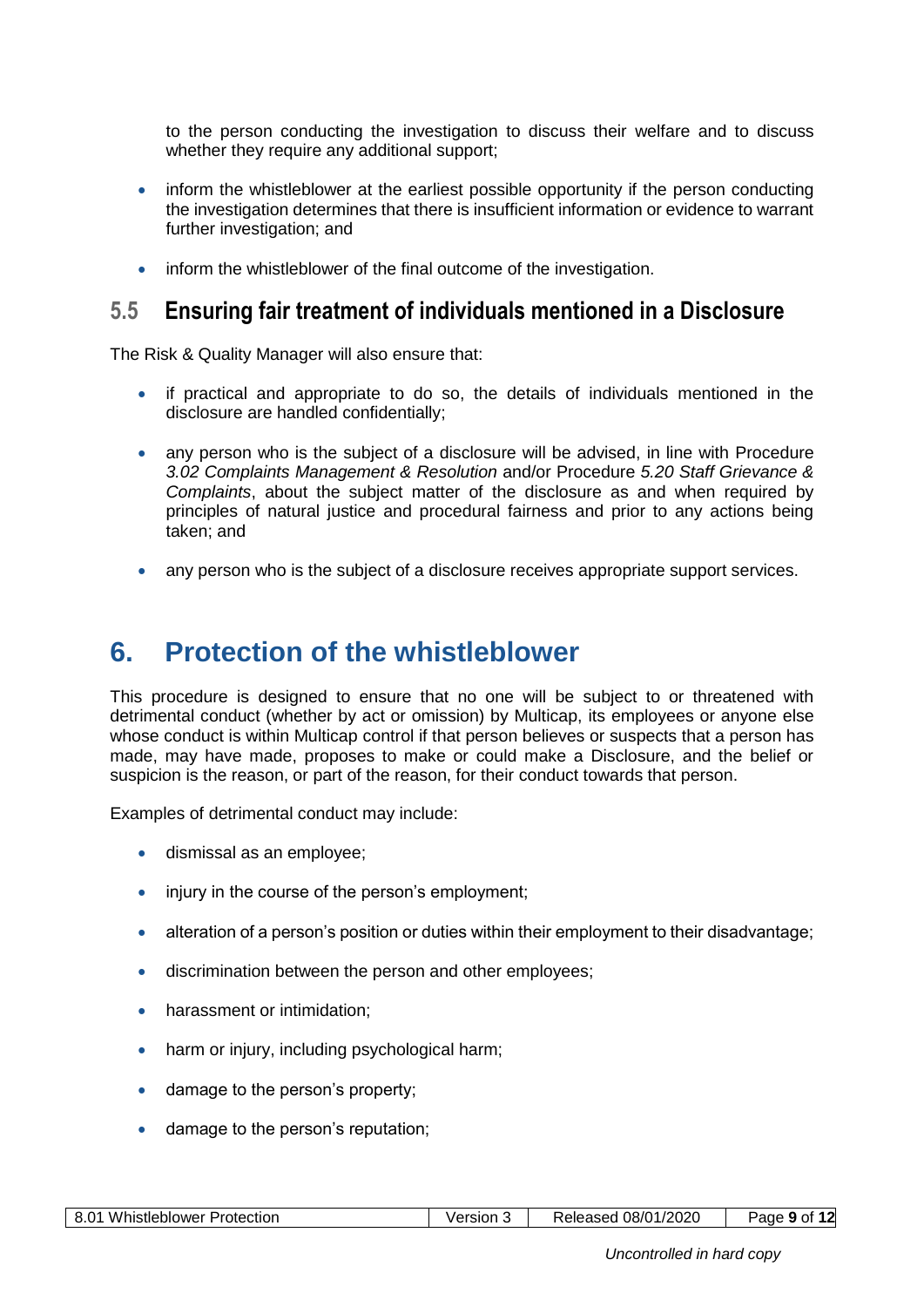- damage to the person's business or financial position; or
- any other damage,

but will not include situations where such conduct is appropriate in the circumstances, such as:

- administrative action that is reasonable for the purpose of protecting the person from detrimental conduct (such as the actions detailed above); and
- managing unsatisfactory work performance, if the action is in line with Multicap's performance management framework.

All Multicap employees have an important responsibility concerning the welfare of the whistleblower within the organisation. All Multicap personnel must refrain from any activity that is, or could be perceived to be, victimisation of a person who makes a protected disclosure.

A person may seek compensation and other remedies through the courts if:

- they suffer detrimental conduct because of a protected disclosure (whether or not they actually made the disclosure); and
- <span id="page-9-0"></span> Multicap fails to take reasonable precautions and exercise due diligence to prevent that detrimental conduct.

# **7. Confidentiality of whistleblower**

All disclosures will be treated confidentially. A whistleblower's identity and any information they disclose will not be provided to anyone who is not involved in the investigation of their disclosure unless permitted by law (such as if Multicap is required to disclose such details to ASIC, the AFP or a legal practitioner), or the whistleblower has consented to their details being provided.

If a whistleblower makes a disclosure that includes details of their identity, or any other information which could be used to identify them, the person who received their disclosure will ask the whistleblower to consent to this information being disclosed to the necessary personnel dealing with their disclosure.

If the whistleblower does not wish for this information to be included, their disclosure will be de-identified before it is escalated for investigation. For example, this may include:

- redacting any personal information;
- referring to the whistleblower in a gender-neutral context; and
- working with the whistleblower to help identify any other information within their disclosure that could inadvertently identify them.

Alternatively, the whistleblower may choose to adopt a pseudonym for the purposes of their

| 08/01/2020<br>$8.0^{\circ}$<br>10<br>Whistleblower F<br>Protection<br>/ersion<br>Released<br>otl<br>age |
|---------------------------------------------------------------------------------------------------------|
|---------------------------------------------------------------------------------------------------------|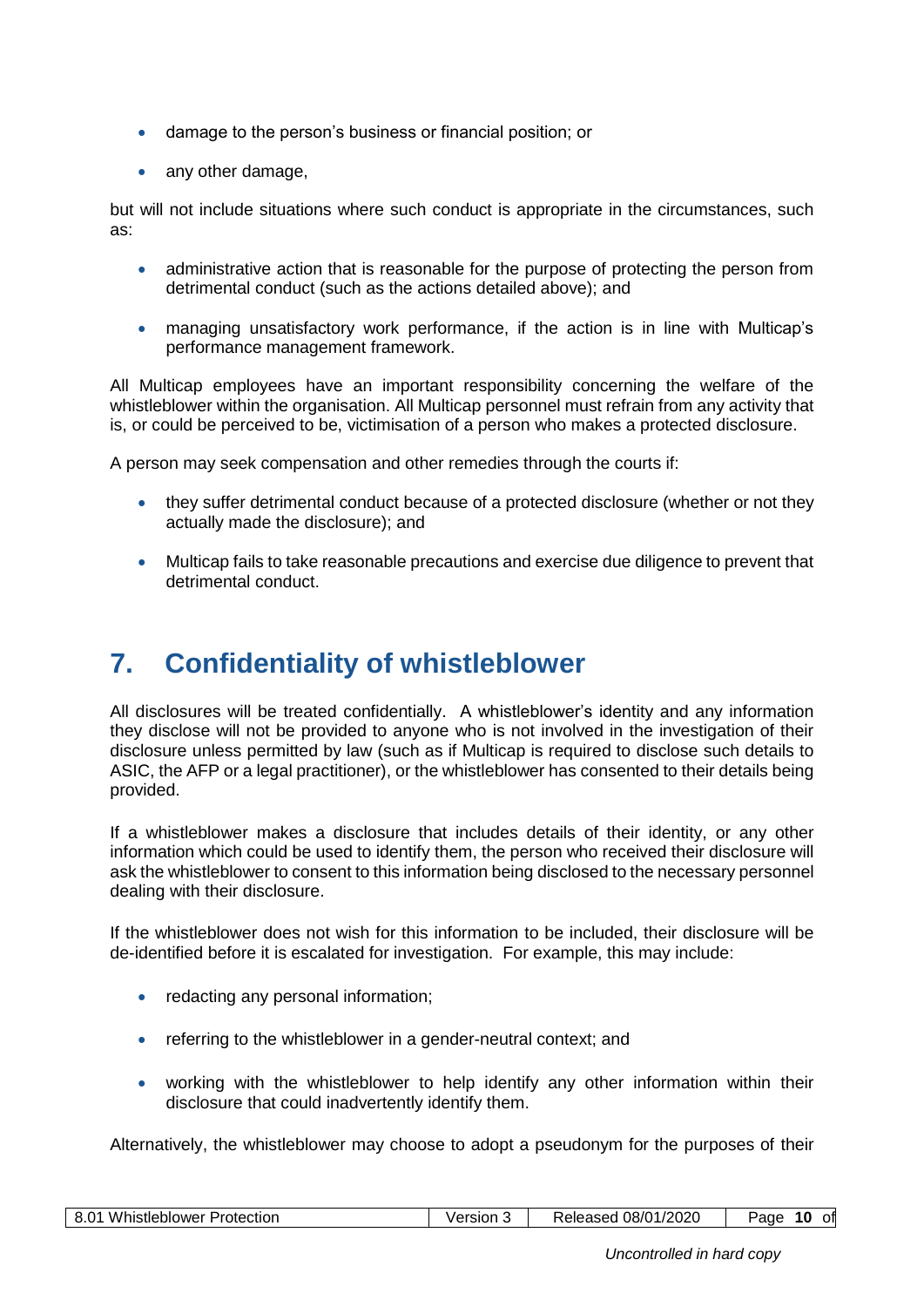disclosure. This may be suitable where their identity is known to the person to whom they made a disclosure, but they would prefer not to disclose their identity to anyone else.

<span id="page-10-0"></span>All documents and other materials relating to any disclosures will be stored and dealt with securely.

## **8. Concerns about breaches of confidentiality and victimising behaviour**

It is against the law for Multicap to fail to take reasonable precautions to protect a person from actual or threatened detrimental conduct as described in section [6](#page-8-1) or for Multicap to breach a whistleblower's confidentiality (where the whistleblower has made a protected disclosure) as described in section [7.](#page-9-0)

Anyone who believes that their confidentiality may have been breached (if they are a whistleblower who has made a protected disclosure) or that they have been subject to, or threatened with, any detrimental conduct, they should raise their concerns in accordance with section 3.3 and section 4 in the first instance. The matter will be escalated as a separate disclosure. However, a whistleblower may also lodge a complaint directly with ASIC and/or seek independent legal advice.

## <span id="page-10-1"></span>**9. Whistleblower implicated in improper conduct**

Whistleblowers are also protected from any of the following in relation to their disclosure:

- civil liability (e.g. any legal action against the person for breach of an employment contract, duty of confidentiality or another contractual obligation);
- criminal liability (e.g. attempted prosecution of the person for unlawfully releasing information, or other use of the disclosure against that person in a prosecution (other than for making a false disclosure)); and
- administrative liability (e.g. disciplinary action for making the disclosure).

<span id="page-10-2"></span>However, these protections do not apply in relation to any misconduct the person has engaged in that is revealed in their disclosure. However, in some limited circumstances, a full and frank admission may be a mitigating consideration in respect of disciplinary or other action.

## **10. Relevant legislation**

[Corporations Act 2001 \(Cth\)](https://www.legislation.gov.au/Details/C2019C00216) (Corporations Act)

| റ<br>Whistleblower<br>Protection<br>v.v | √ersıon<br>. . | 08/01/2020<br>Released | οfl<br>aae<br> |
|-----------------------------------------|----------------|------------------------|----------------|